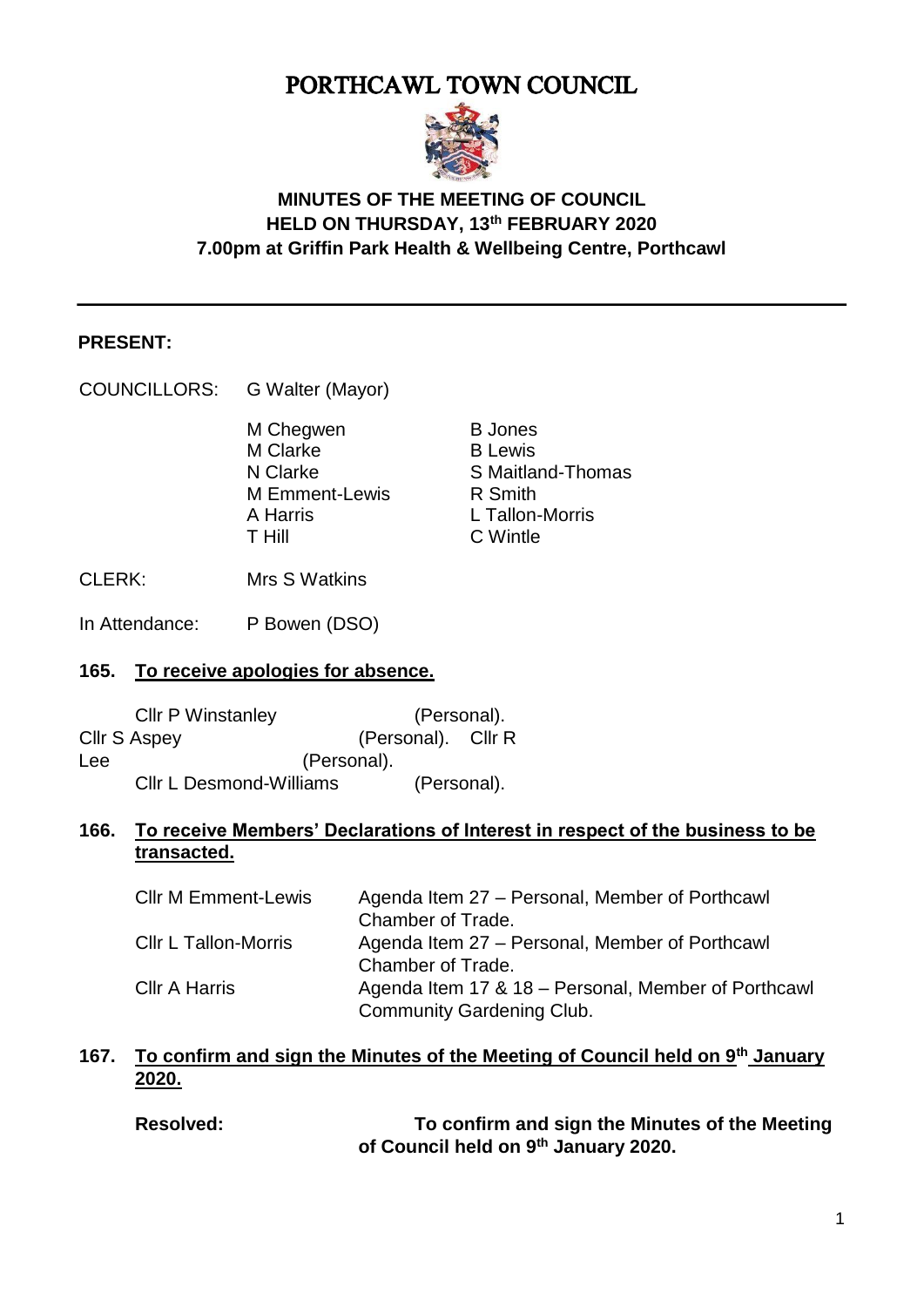#### **168. To consider any matters arising from the Minutes of the Meeting of Council held on 9th January 2020 (for information purposes only).**

No matters arising.

#### **169. To adjourn, if necessary, to take Public Question Time.**

No questions received.

#### **170. To note for information Mayoral Announcements and Engagements:**

**Resolved: To note for information only.** 

#### **171. To determine item – Confirmation of Mayor Elect 2020 – 2021.**

It was proposed by Cllr M Clarke and seconded by Cllr M Chegwen that Cllr B Jones be Mayor Elect for 2020 – 2021. No other nominations were received.

**Resolved: Cllr B Jones chosen as Mayor elect for 2020 – 2021.** 

#### **172. To consider item – Committee Meeting Vacancies:**

- $\triangleright$  Planning Committee
- Finance & Governance Committee

| <b>Resolved:</b>           | CIIr G Walter to be a member of the Finance &                                               |
|----------------------------|---------------------------------------------------------------------------------------------|
| Finance & Governance:      | CIIr G Walter put himself forward for the vacancy on the<br>Finance & Governance Committee. |
| <b>Planning Committee:</b> | No members volunteered for the Planning Committee.<br>Leave position vacant.                |

# **Governance Committee.**

# **173. To note for information – Report of the Porthcawl Shout Forum (Cllr G Walter).**

**Resolved: To note for information only.** 

#### **174. To consider item – Minutes of the Operations Committee meeting held on 16th January 2020.**

Cllr B Jones went through the minutes and recommendations of the meeting.

Cllr B Jones explained to Members that S Bentley, Bentley Design Management Ltd are very experienced in design engineering.

Members were informed a grant of £50k had been secured with a further £20k grant applied for. Approximate total cost being £80k.

# **Resolved: S Bentley to proceed with instructing a Structural Engineer to inspect gable on John Street toilets.**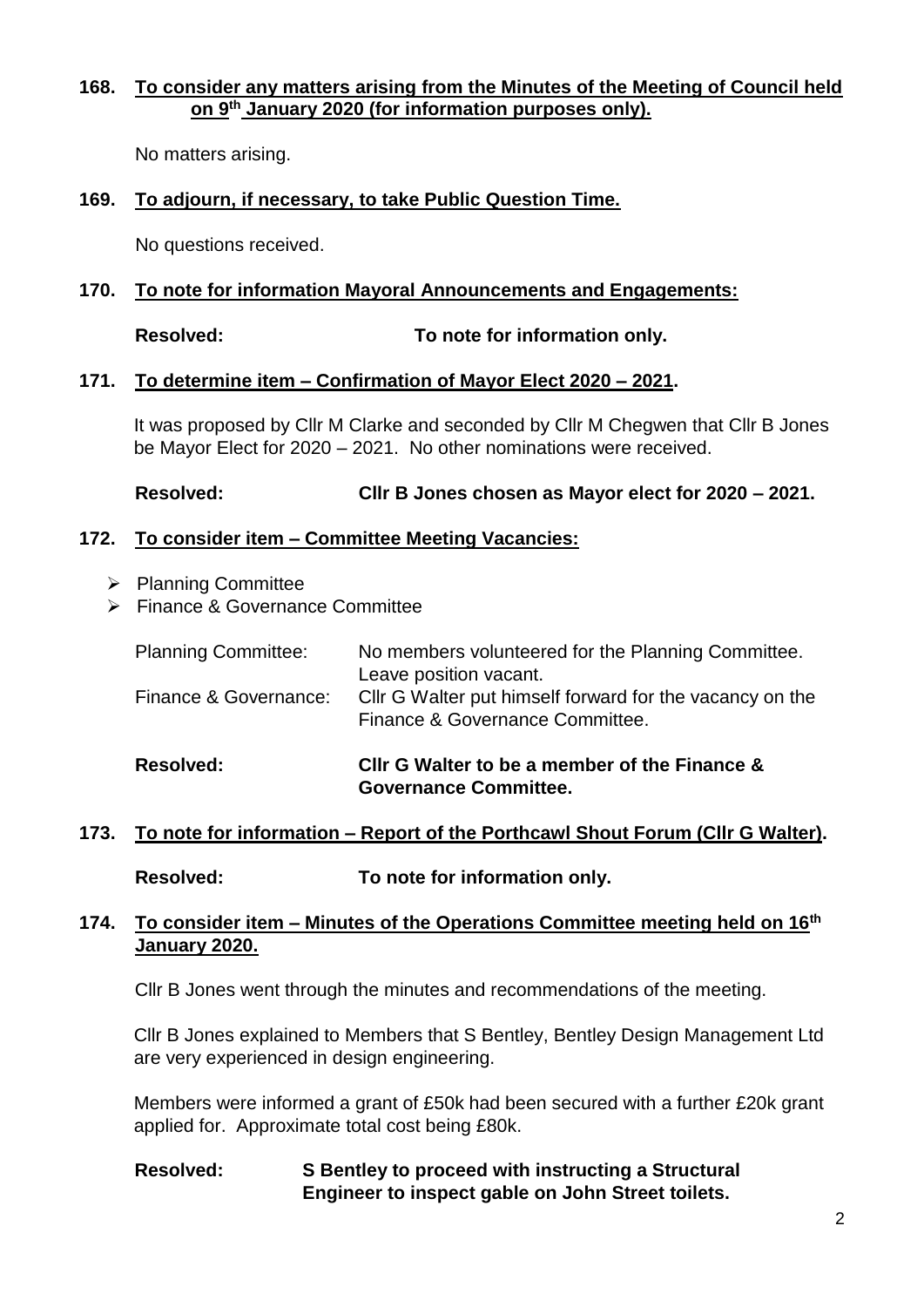# **Resolved: S Bentley be instructed to create a final design for John Street toilets, liaising with the Projects Officer for Project Management.**

#### **Resolved: That the Clerk proceeds with the CAT Transfer for John Street toilets subject to the Town & Community Grant funding application being successful.**

*Members were informed that the Town & Community Grant funding had been successful.* 

Page 2 – Item 4 - To consider item – Project Officer Report January 2020.

The paragraph reads:

It was advised that the current cleanliness of the toilets is *exceptional* and was agreed by Members that commercial cleaners are unquestionably required for the contract cleaning for the public toilets in Porthcawl.

#### The paragraph should read:

It was advised that the current cleanliness of the toilets is *unacceptable* and was agreed by Members that commercial cleaners are unquestionably required for the contract cleaning for the public toilets in Porthcawl.

**Resolved: To support the pedestrian signage in principle, however, subject to distinct initial costings being obtained for the pedestrian signage including installation costs and to present this information to a future Operations Committee meeting for consideration. Further information to be provided from Mr A Highway, Town Centre Manager, regarding types of signs and locations.** 

#### **175. To consider item – Minutes of the Finance & Governance Committee meeting held on 23rd January 2020.**

Cllr A Harris went through the minutes and recommendations of the meeting.

| <b>Resolved:</b> | <b>Porthcawl Town Council to assist with any enquiries</b> |
|------------------|------------------------------------------------------------|
|                  | from EU Nationals and to place a copy of the               |
|                  | promotional material in the Town Council notice board      |
|                  | and website.                                               |
|                  |                                                            |

- **Resolved: That the Clerk arranges a meeting with the Chair of the Finance and Governance Committee. Cllr R Smith, to check as to whether the financial procedures for the Town Council office are adequate.**
- **Resolved: To give thanks to Cllr M Clarke for all his sustained efforts on the Finance & Governance Committee.**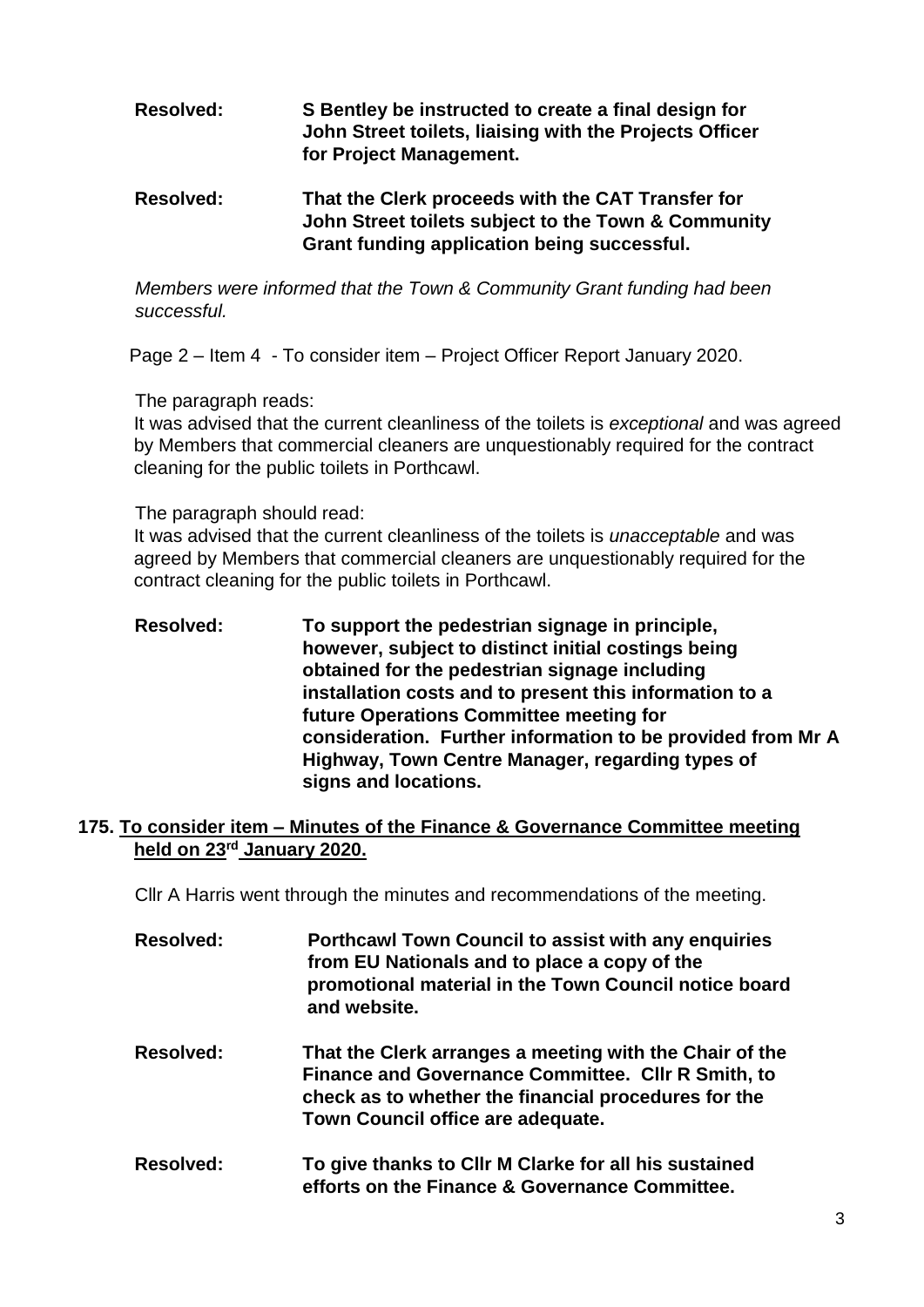# **176. To consider item – Minutes of the Promoting Porthcawl Committee meeting held on 3rd February 2020.**

Cllr T Hill went through the minutes and recommendations of the meeting.

Members were reminded of the new grant funding application process at PTC. Members were disappointed that no funding will be provided to the Miners Eisteddfod for the Welsh Open Brass Band Championship Event as in the past the organisation has attracted many visitors to Porthcawl town.

- **Resolved: To thank the Miners Eisteddfod for their application and to advise them that due to the current financial constraints of Council that Porthcawl Town Council is not in a position to provide any funding for the Welsh Open Brass Band Championship Event on this occasion.**
- **Resolved: To proceed with Guttridges at the cost of £5,959.00 for the Summer Planting Provision 2020.**
- **Resolved: That the Clerk obtains a breakdown of all the current locations that summer planting is located and a full breakdown of the costs from Guttridges.**
- **Resolved: To look into the possibility of having six hanging baskets each in both Newton and Nottage villages. Cllr N Clarke to initially source costings from a local business for Nottage Village and the Clerk to initially source costings from Guttridges.**
- **Resolved: To invite Andrew Highway, Town Centre Manager, to a Full Council meeting and the subsequent Promoting Porthcawl Committee meeting following his attendance at the Full Council meeting.**
- **Resolved: To not proceed with a joint meeting until such a time that an introductory meeting with Andrew Highway, Town Centre Manager has taken place.**

# **177. To consider item – Sale of Council Chamber Chairs.**

The Interim Town Clerk informed Members that the chamber chairs were still in storage due to a buyer not going ahead with the purchase of these chairs. Members discussed the value of the chamber chairs and advised the Interim Town Clerk to source another antique dealer to sell the chairs to.

#### **Resolved: The Interim Town Clerk to contact another antique dealer to sell the chamber chairs to. Delegated**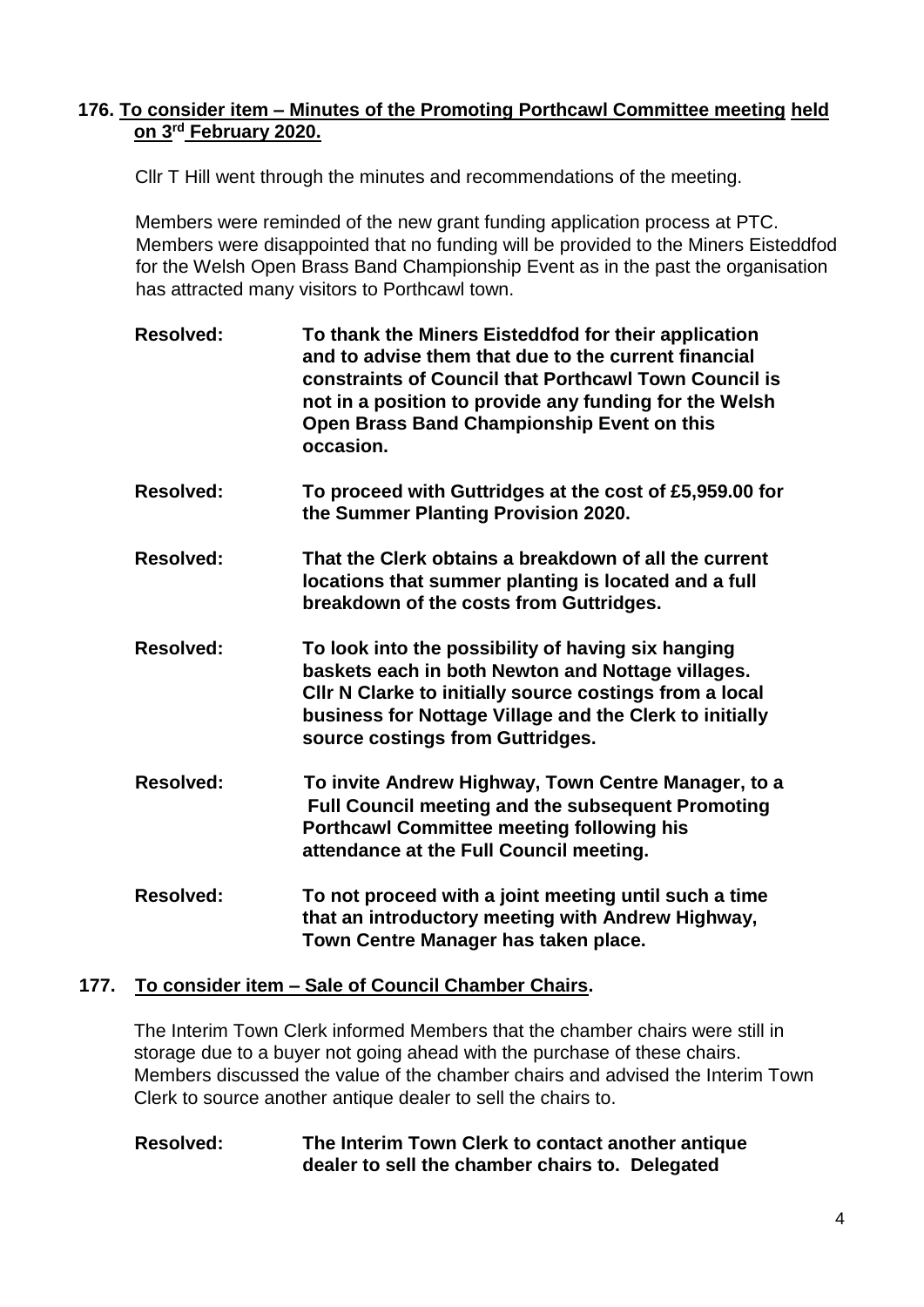**powers given to Interim Town Clerk to secure best price for council chamber chairs.** 

# **178. To consider item – New Road Allotment Society Quarterly Report for the New Road Allotment Site (copy of the accounts on pink under separate over).**

**Resolved: To note the NRAS Quarterly Report with thanks.** 

# **179. To consider correspondence received from Jane Fielding, Centre Manager, YMCA Porthcawl – Financial contribution towards the window replacement costs (attached).**

*Cllr L Tallon-Morris declared an interest in this item.*

Members discussed the correspondence received from the YMCA Porthcawl. Members acknowledged the good work of the YMCA Porthcawl and the benefits to users of all ages.

Members agreed to award £1500.00 to renew the windows at the front of the building, however, Members were reminded to be more careful in the future when spending council money also to adopt a robust process ensuring scrutiny of each request.

# **Resolved: To provide £1500.00 to YMCA Porthcawl to renew windows at the front of the building. In future to adopt a more robust system when awarding money ensuring full scrutiny of each application and availability of funds.**

# **180. To consider correspondence received from Paula Bainbridge, Contracts Team Leader, NHS Wales Shared Services – NHS (Pharmaceutical Services) (Wales) Regulations 2013.**

Members discussed the correspondence and agreed that residents of Porthcawl would benefit from collecting their prescription from Porthcawl Medical Centre without the need to travel into Porthcawl town. Members agreed to send a letter of support to Paula Bainbridge, Contracts Team Leader, NHS Wales Shared Services.

#### **Resolved: Send letter of support to Paula Bainbridge, Contracts Team Leader, NHS Wales Shared Services.**

# **181. To consider item – Griffin Park (Information attached) (Cllr M Clarke).**

Members were provided with an update on Griffin Park and the proposal to reinvigorate a vacant area of Griffin Park into a community garden. Members were informed there would be no cost to Porthcawl Town Council. Members were informed the infrastructure would include poly-tunnels and greenhouses with some open cultivating from which plants and small shrubs will be grown for transplanting to other maintained areas within the town. Members discussed the benefits of a sensory garden to people of all ages also making the garden disabled friendly.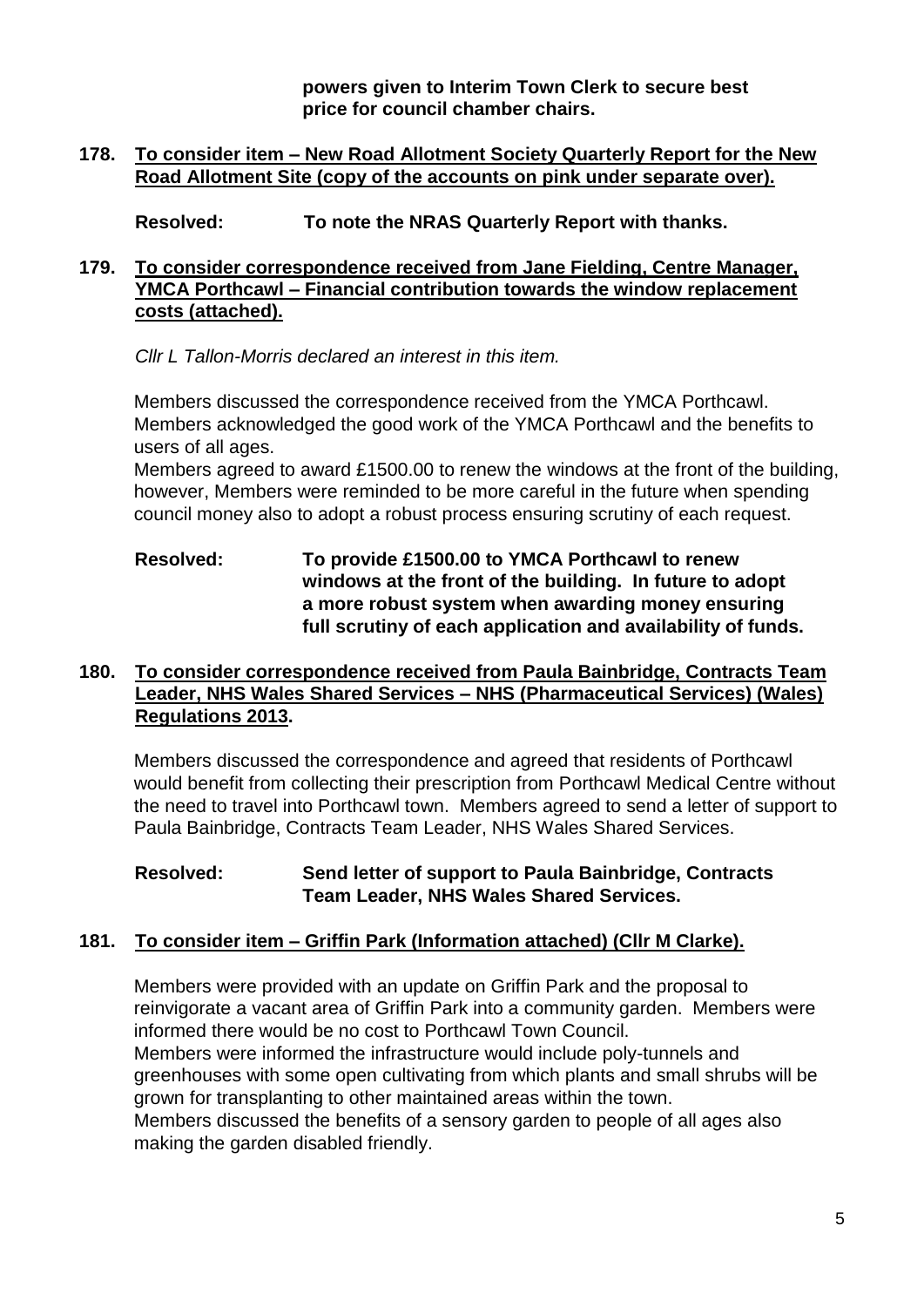# **Resolved: To support Porthcawl Community Gardening Club with their proposal to reinvigorate a vacant area of Griffin Park into a community garden.**

# **182. For information only – Refurbishment of John Street/Station Hill Underpass/Bus Station (attached) (Cllr M Clarke).**

Members were satisfied that BCBC contractors have been engaged to cut back the brambles and overgrowth around the entrance and stretching alongside the bus station pathway. Also the trees and grass like bushes will just be tidied removing dead leaves. Once the bramble area is cleared then it will be planted and maintained by Porthcawl Community Gardening Club.

Members were also satisfied that the strip lighting will be replaced with modern fittings with a lux level commensurate with having a bright, safe looking area. Also the whole area will be thoroughly cleaned and repainted when required

# **Resolved: To note for information only.**

# **183. To consider item – Election Pledge – To provide wheelchair friendly equipment in play parks (attached) (Cllr M Clarke).**

Members acknowledged that a partnership programme between BCBC and PTC has been put together to make a substantial investment in wheelchair friendly equipment at Griffin Park. The plan is to replace the existing boat which is well past its useful life and replace it with a new boat multi play facility. Also to install a wheelchair accessible shared roundabout and a number of new ground level accessible items. The combined budget is £45k with BCBC contributing £25k with PTC having specifically budgeted £20k.

# **Resolved: To enter into partnership with BCBC to provide wheelchair friendly equipment in play parks.**

# **184. To consider item – Porthcawl becoming sensory aware (Cllr R Smith).**

Members were informed that shops, restaurants and other retail outlets would display a poster/sticker to show that their outlet is 'Sensory Aware'. Members were informed that there is a commercial benefit as parents, carer's, family and friends would visit shops and restaurants that were 'Sensory Aware'. The actor Richard Mylan is supporting the scheme to raise awareness of autism and the daily challenges faced by parents and carer's of children with autism.

# **Resolved: Pledge for Porthcawl town to be Sensory Aware. Seek to become an exemplar town for sensory awareness. Follow up at next Town Council meeting.**

# **185. To consider item – Porthcawl Cemetery car crime (Cllr L Tallon-Morris).**

Members were provided with details of crime committed at Porthcawl Cemetery and outside the cemetery. Members were informed that a grave was desecrated last week causing distress to the family.